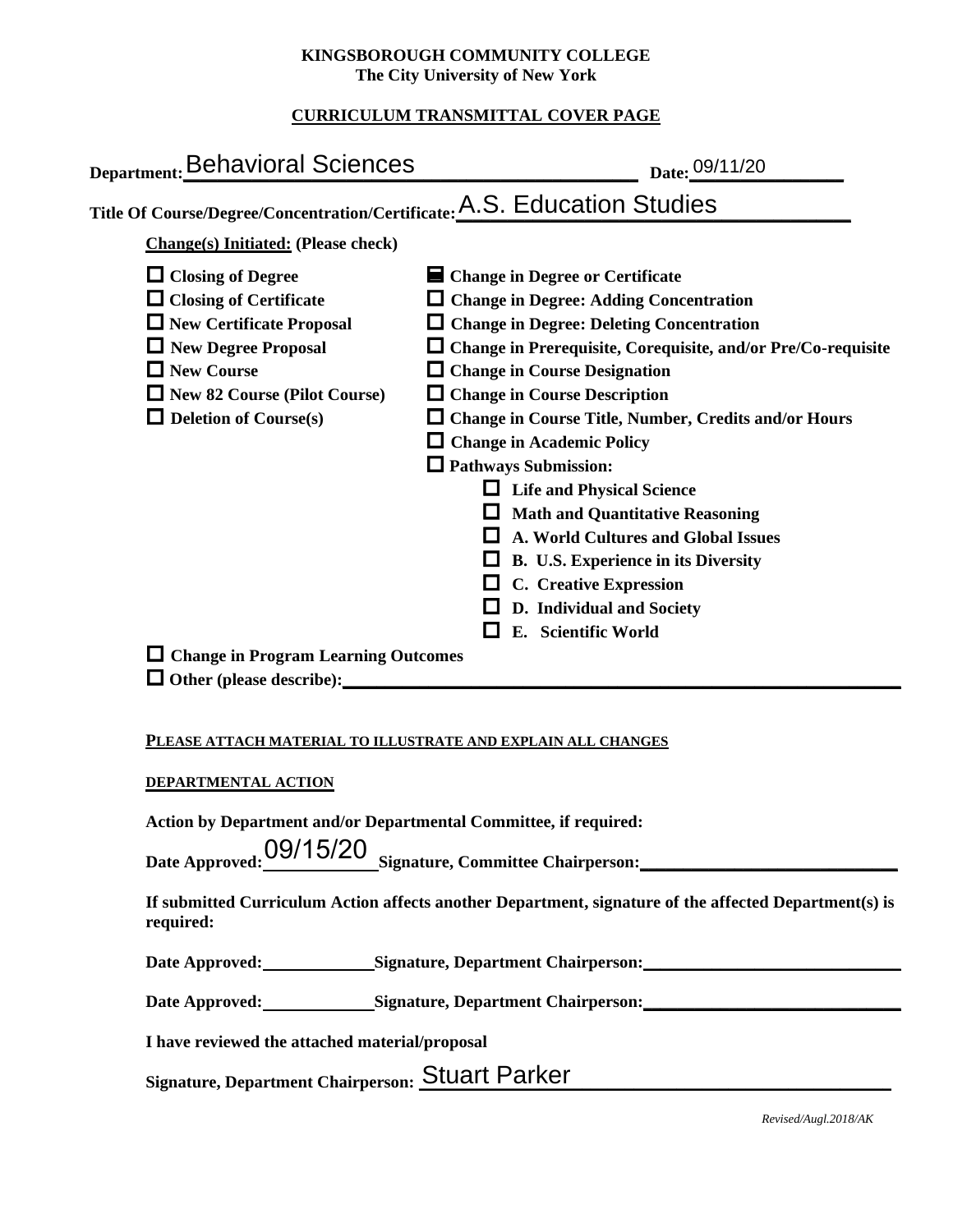| TO:   | FALL 2020 Curriculum Committee                                        |
|-------|-----------------------------------------------------------------------|
| FROM: | Stuart Parker, Professor and Chair, Department of Behavioral Sciences |
| DATE: | September 11, 2020                                                    |
| RE:   | Change in Degree Requirements for A.S. Education Studies              |

The Department of Behavioral Sciences is proposing a change in degree requirements for the A.S. Education Studies

- 1. Highly recommended Elective of EDC 2400 Teaching Emergent Bilinguals
- 2. Correction to Elective credit range

## **Rationale for Change:**

EDC 2400 – Teaching Emergent Bilinguals aligns with the regulatory changes by the State Education Department that would require teacher preparation programs to dedicate at least three of the currently required six semester hours in language acquisition and literacy development to language acquisition and literacy development of Multilingual Language Learners/English Language Learners (MLLs/ELLs). The revision would apply to registered programs beginning on September 1, 2022 (New York State Education Department, 2019). This course is designed to fulfill this requirement for those students who transfer to a four-year college and pursue a teacher certification. (See [http://www.regents.nysed.gov/common/regents/files/419p12hed2.pdf\)](http://www.regents.nysed.gov/common/regents/files/419p12hed2.pdf)

Additionally, many of our students transfer to Brooklyn College and it is expected that this course will align with their CBSE 3302: Teaching Emergent Bilinguals Across Diverse Monolingual Contexts, within their childhood program and with align with PRLS 4410 Bilingualism in the 21st Century in their early childhood program.

Correction to the Elective credit range – students enrolled in the 1st – 6th Grade Concentration who do not take PSY 1100, PSY 3000, SOC 3100, and SOC 3200 to meet BOTH Pathways Flexible Core and Degree Requirements will be left with 0 Elective Credits. Students enrolled in the Birth – 2nd Grade who do not take PSY 1100, PSY 3000 and SOC 3100 as BOTH Flexible Core and Degree Requirements will be left with 1 Elective Credit. In turn, the Elective Range should reflect the lowest possible credits from the two concentrations, which is 0. The Elective range of 0 - 12 allows for all possibly combinations of courses.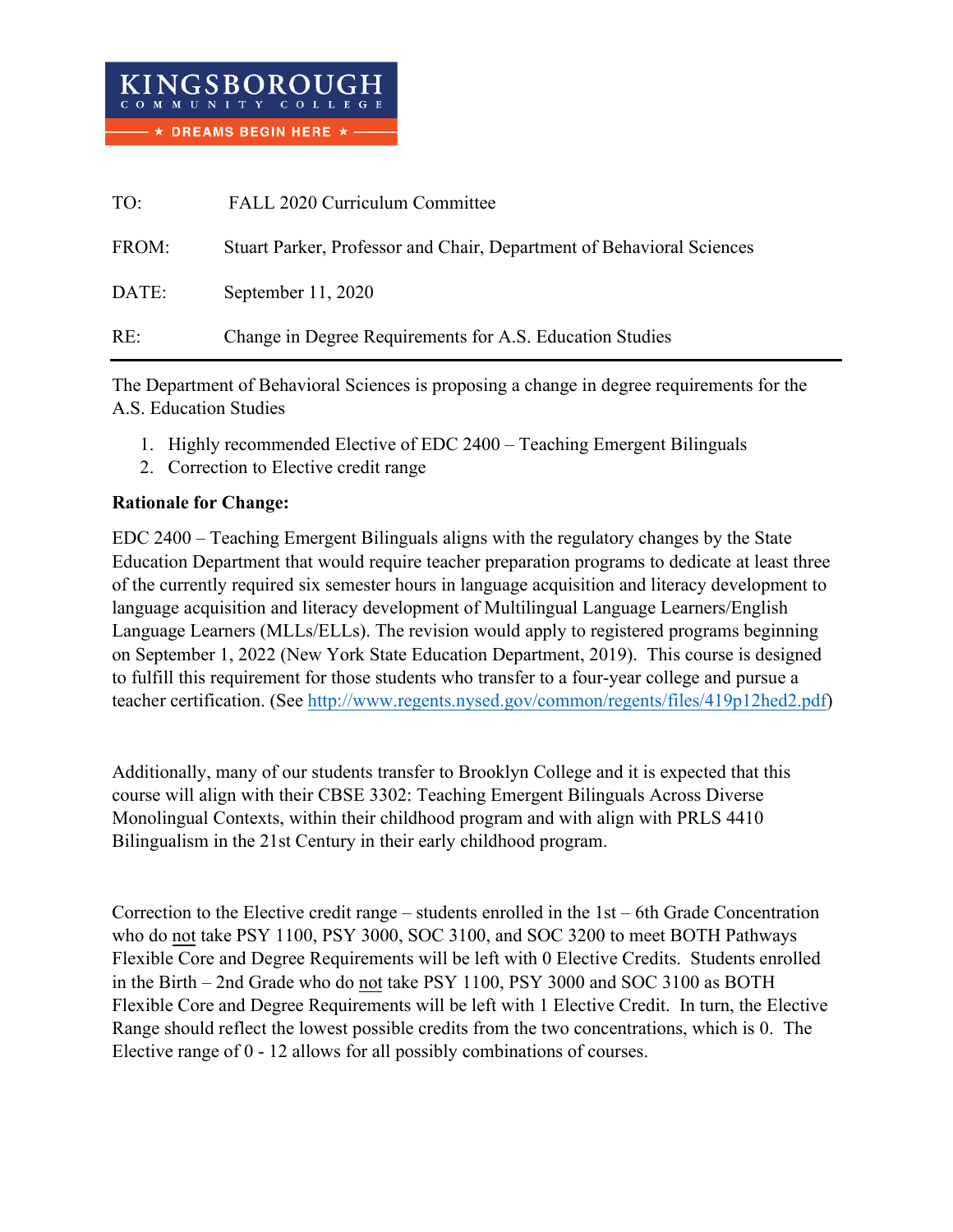| Add/Delete/Change   A.S. EDUCATION STUDIES                                              |                |
|-----------------------------------------------------------------------------------------|----------------|
| <b>HEGIS: 5503.00</b>                                                                   |                |
| PROGRAM CODE: 26738                                                                     |                |
|                                                                                         |                |
| <b>CUNY CORE</b>                                                                        | <b>CREDITS</b> |
|                                                                                         |                |
| <b>REQUIRED CORE: (4 Courses, 12 Credits)</b>                                           | 12             |
| When Required Core courses are specified for a category, they are strongly suggested    |                |
| and/or required for the major                                                           |                |
| ENG 1200 - Composition I                                                                | 3              |
| ENG 2400 - Composition II                                                               | $\overline{3}$ |
| ± Mathematical & Quantitative Reasoning                                                 | $\overline{3}$ |
| ± Life and Physical Sciences                                                            | $\overline{3}$ |
|                                                                                         |                |
| <b>FLEXIBLE CORE:</b> (6 Courses, 18 Credits)                                           | 18             |
| When Flexible Core courses are specified for a category, they are strongly suggested    |                |
| and/or required for the major One course from each Group A to E. and one (1) additional |                |
|                                                                                         |                |
| course from any group                                                                   |                |
| A. World Cultures and Global Issues                                                     |                |
|                                                                                         |                |
| B. U.S. Experience In Its Diversity                                                     |                |
| C. Creative Expression                                                                  |                |
| D. Individual & Society                                                                 |                |
| SOC 3100 - Introduction to Sociology                                                    |                |
| PSY 3000 - Child and Adolescent Development                                             |                |
| ± E. Scientific World                                                                   |                |
| PSY 1100 - General Psychology                                                           |                |
|                                                                                         |                |
| <b>DEGREE REQUIREMENTS: (8 Courses, 23 Credits)</b>                                     |                |
| EDC 200 - Social Foundations of Education                                               | 3              |
| EDC 2200 - Art Workshop in Education                                                    | $\overline{3}$ |
| EDC 2300 - Music and Movement Workshop in Education                                     | $\overline{2}$ |
| EDC 90A4 - Practicum in Teacher Development I                                           | $\overline{3}$ |
| PSY 1100 - General Psychology                                                           | $\overline{3}$ |
| PSY 2400 - Psychological Disorders in Young Children                                    | $\overline{3}$ |
| PSY 3000 - Child and Adolescent Development                                             | $\overline{3}$ |
| SOC 3100 - Introduction to Sociology                                                    | $\overline{3}$ |
|                                                                                         |                |
| Select one (1) of the following concentrations:                                         |                |
|                                                                                         |                |
| BIRTH - 2ND GRADE (2 Courses, 6 Credits)                                                |                |
| EDC 3200 - Infant/Toddler Development                                                   | 3              |
| EDC 4000 - Educational Practices for Early Language and Literacy Development            | $\overline{3}$ |
|                                                                                         |                |
| <b>OR</b>                                                                               |                |
|                                                                                         |                |
| 1ST - 6TH GRADE: (3 Courses, 7 Credits)                                                 | 7              |
| EDC 3100 - Social Science in Childhood Education                                        | $\overline{3}$ |
| SOC 3200 - Urban Sociology                                                              | $\overline{3}$ |
| HUM 8181 - Development of Literacy in Children                                          | 1              |
|                                                                                         |                |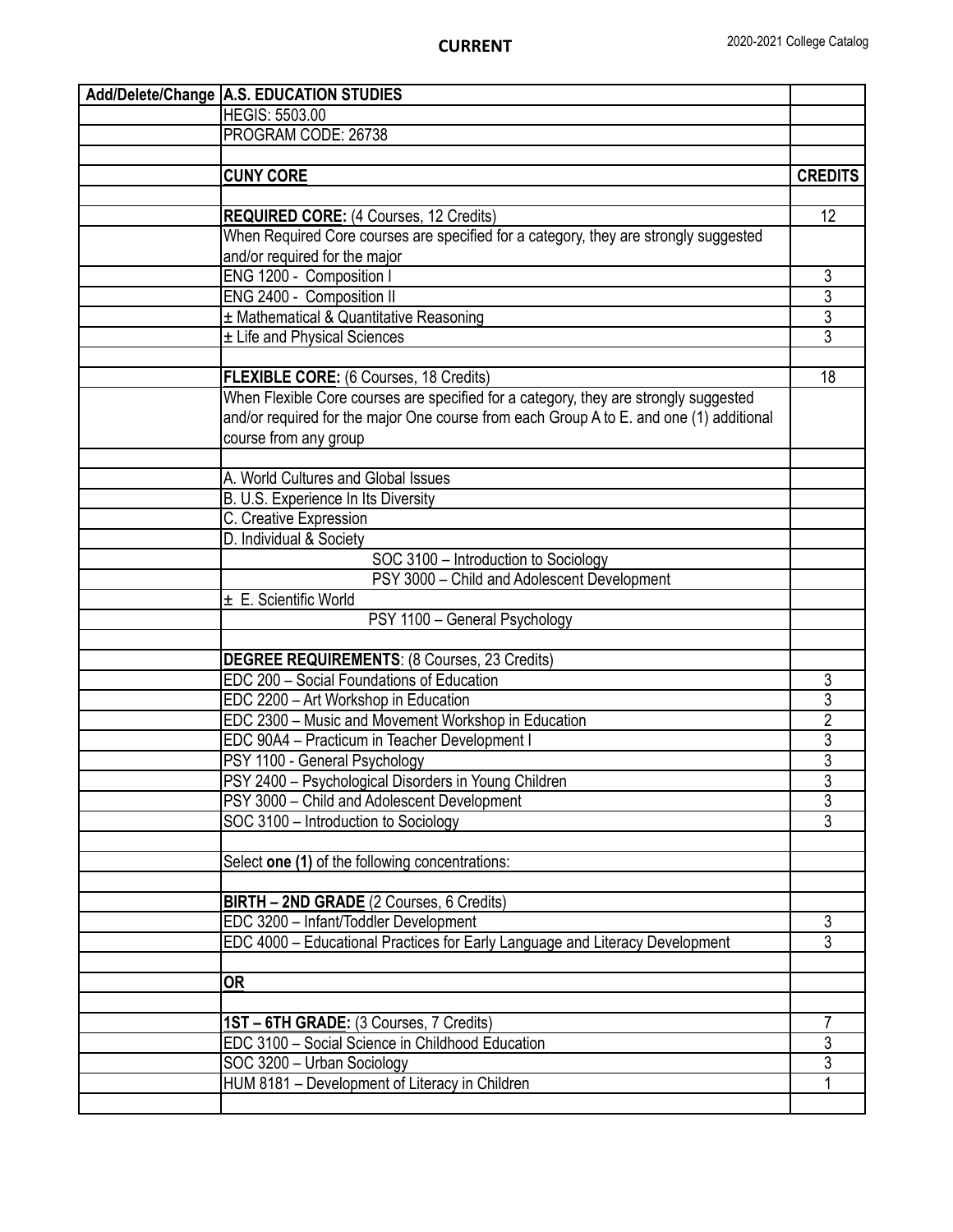| <b>CHANGE</b> | <b>ELECTIVES:</b> $4 - 0 - 12$ credits sufficient to total 60 credits for the degree.                                                                                                                                                                                                                                                                                                                                                                   |    |
|---------------|---------------------------------------------------------------------------------------------------------------------------------------------------------------------------------------------------------------------------------------------------------------------------------------------------------------------------------------------------------------------------------------------------------------------------------------------------------|----|
| <b>ADD</b>    | The following course is HIGHLY Recommended if additional elective credits<br>are available.                                                                                                                                                                                                                                                                                                                                                             |    |
|               | <b>EDC 2400 - Teaching Emergent Billinguals</b>                                                                                                                                                                                                                                                                                                                                                                                                         |    |
|               |                                                                                                                                                                                                                                                                                                                                                                                                                                                         |    |
|               | <b>TOTAL CREDITS: 60</b>                                                                                                                                                                                                                                                                                                                                                                                                                                | 60 |
|               |                                                                                                                                                                                                                                                                                                                                                                                                                                                         |    |
|               | <b>NOTES:</b>                                                                                                                                                                                                                                                                                                                                                                                                                                           |    |
|               | . This program is jointly registered with Brooklyn College's B.A. in Early Childhood and Art<br>Education (ECAE) and Childhood, Bilingual and Special Education (CBSE). Students must<br>meet jointly registered program requirements. Electives should be chosen based on<br>transferability to Brooklyn College and in consultation with a program advisor. Students<br>must enroll in a practicum appropriate to the grade level they wish to teach. |    |
|               | • Consultation with the Department Advisor is required                                                                                                                                                                                                                                                                                                                                                                                                  |    |
|               | • Brooklyn College Education departments requires Kingsborough graduates to<br>demonstrate a minimum grade point average of 2.80 for acceptance into their departments                                                                                                                                                                                                                                                                                  |    |
|               | • Brooklyn College ECAE Department requires Kingsborough graduates to demonstrate a<br>minimum grade of "C" in English 1200 and 2400 and a Math course.                                                                                                                                                                                                                                                                                                 |    |
|               | • Brooklyn College CBSE accepts EPS courses to fulfill the Life and Physical Sciences<br>requirement                                                                                                                                                                                                                                                                                                                                                    |    |
|               |                                                                                                                                                                                                                                                                                                                                                                                                                                                         |    |
|               |                                                                                                                                                                                                                                                                                                                                                                                                                                                         |    |
|               |                                                                                                                                                                                                                                                                                                                                                                                                                                                         |    |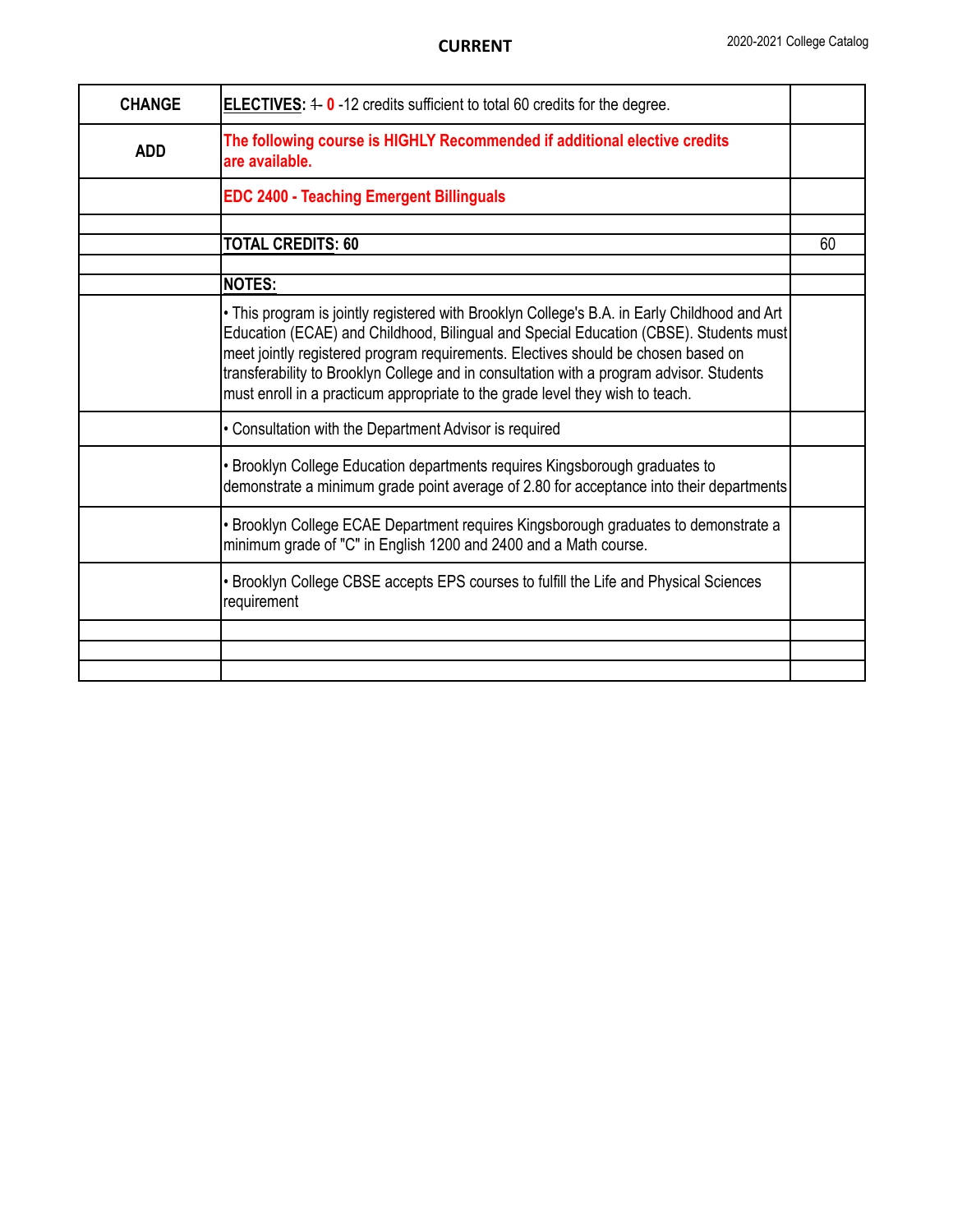| Add/Delete/Change   A.S. EDUCATION STUDIES |                                                                                         |                |
|--------------------------------------------|-----------------------------------------------------------------------------------------|----------------|
|                                            | <b>HEGIS: 5503.00</b>                                                                   |                |
|                                            | PROGRAM CODE: 26738                                                                     |                |
|                                            |                                                                                         |                |
|                                            | <b>CUNY CORE</b>                                                                        | <b>CREDITS</b> |
|                                            |                                                                                         |                |
|                                            | <b>REQUIRED CORE:</b> (4 Courses, 12 Credits)                                           | 12             |
|                                            | When Required Core courses are specified for a category, they are strongly suggested    |                |
|                                            | and/or required for the major                                                           |                |
|                                            | ENG 1200 - Composition I                                                                | $\overline{3}$ |
|                                            | ENG 2400 - Composition II                                                               |                |
|                                            | ± Mathematical & Quantitative Reasoning                                                 | $rac{3}{3}$    |
|                                            | ± Life and Physical Sciences                                                            | $\overline{3}$ |
|                                            |                                                                                         |                |
|                                            | <b>FLEXIBLE CORE:</b> (6 Courses, 18 Credits)                                           | 18             |
|                                            | When Flexible Core courses are specified for a category, they are strongly suggested    |                |
|                                            | and/or required for the major One course from each Group A to E. and one (1) additional |                |
|                                            | course from any group                                                                   |                |
|                                            |                                                                                         |                |
|                                            | A. World Cultures and Global Issues                                                     |                |
|                                            | B. U.S. Experience In Its Diversity                                                     |                |
|                                            | C. Creative Expression                                                                  |                |
|                                            | D. Individual & Society                                                                 |                |
|                                            | SOC 3100 - Introduction to Sociology                                                    |                |
|                                            | PSY 3000 - Child and Adolescent Development                                             |                |
|                                            | ± E. Scientific World                                                                   |                |
|                                            | PSY 1100 - General Psychology                                                           |                |
|                                            |                                                                                         |                |
|                                            | <b>DEGREE REQUIREMENTS: (8 Courses, 23 Credits)</b>                                     |                |
|                                            | EDC 200 - Social Foundations of Education                                               | 3              |
|                                            | EDC 2200 - Art Workshop in Education                                                    | $\overline{3}$ |
|                                            | EDC 2300 - Music and Movement Workshop in Education                                     | $\overline{2}$ |
|                                            | EDC 90A4 - Practicum in Teacher Development I                                           | $\overline{3}$ |
|                                            | PSY 1100 - General Psychology                                                           | $\overline{3}$ |
|                                            | PSY 2400 - Psychological Disorders in Young Children                                    | $\overline{3}$ |
|                                            | PSY 3000 - Child and Adolescent Development                                             | $\overline{3}$ |
|                                            | SOC 3100 - Introduction to Sociology                                                    | $\overline{3}$ |
|                                            |                                                                                         |                |
|                                            | Select one (1) of the following concentrations:                                         |                |
|                                            |                                                                                         |                |
|                                            | BIRTH - 2ND GRADE (2 Courses, 6 Credits)                                                |                |
|                                            | EDC 3200 - Infant/Toddler Development                                                   | 3              |
|                                            | EDC 4000 - Educational Practices for Early Language and Literacy Development            | $\overline{3}$ |
|                                            |                                                                                         |                |
|                                            | <b>OR</b>                                                                               |                |
|                                            |                                                                                         |                |
|                                            | 1ST - 6TH GRADE: (3 Courses, 7 Credits)                                                 | 7              |
|                                            | EDC 3100 - Social Science in Childhood Education                                        | $\overline{3}$ |
|                                            | SOC 3200 - Urban Sociology                                                              | $\overline{3}$ |
|                                            | HUM 8181 - Development of Literacy in Children                                          | 1              |
|                                            |                                                                                         |                |
|                                            | <b>ELECTIVES: 0</b> -12 credits sufficient to total 60 credits for the degree.          |                |
|                                            |                                                                                         |                |